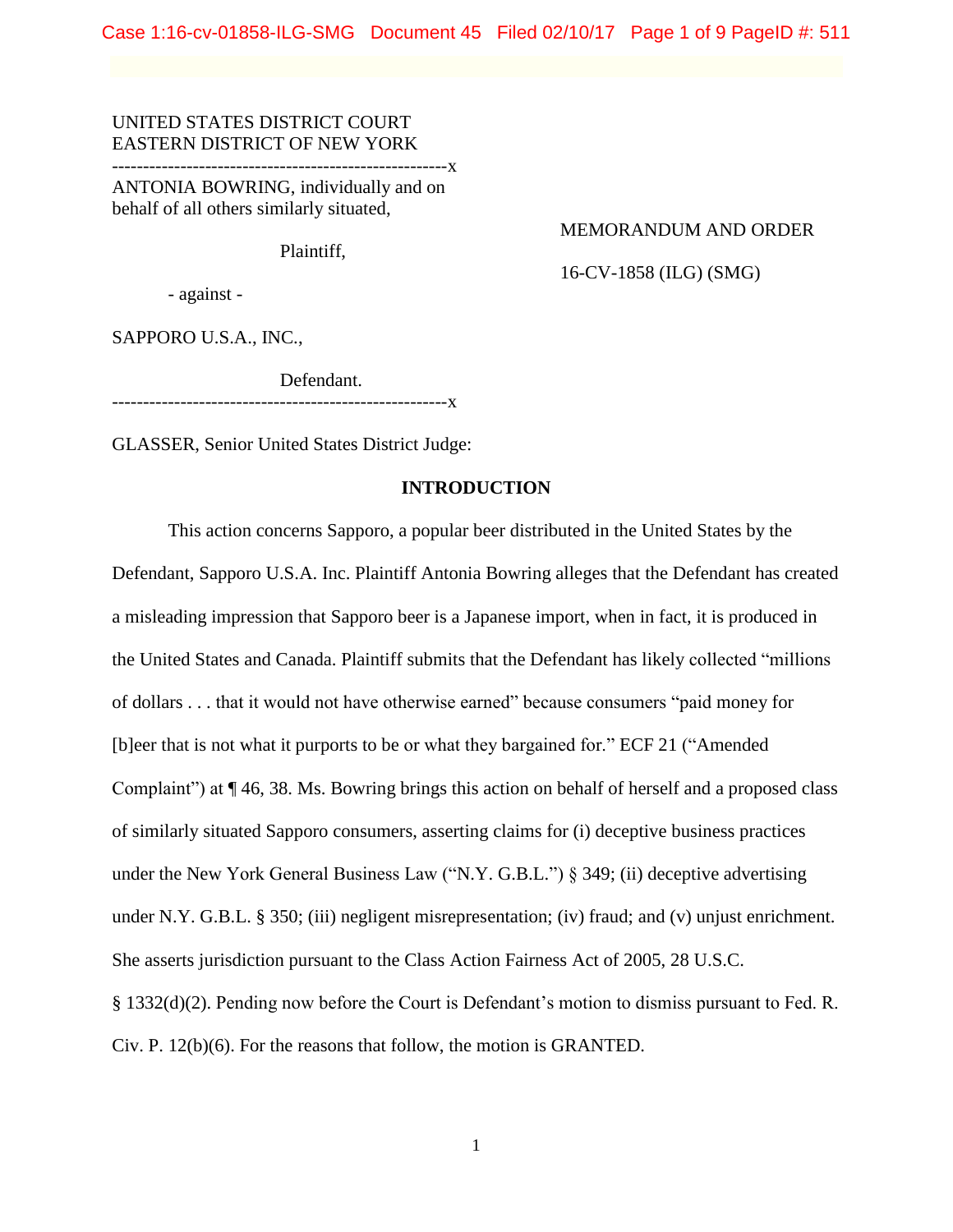## **FACTUAL BACKGROUND**

The following facts are drawn from the Amended Complaint (hereinafter "Compl.") unless otherwise noted. ECF 21. Sapporo beer was originally brewed in Japan in 1877, and first imported to the United States in 1964. Compl. at ¶¶ 5, 26. In 1984, Defendant Sapporo Inc. was established in the United States. Id. at ¶ 26. Today, three varieties of Sapporo—Premium, Reserve, and Premium Light—are distributed in the United States by the Defendant. All Sapporo now sold in the United States is brewed in La Cross, Wisconsin, or Guelph, Ontario, Canada. Id. at ¶¶ 5-8, 26, 29.

Within the United States, Defendant markets its beer using the following advertisements and slogans:

- A television commercial with imagery of a "Japanese landscape being traveled into American landscape," ending with the slogan "The Original Japanese Beer;"
- Slogans "Sapporo the Original Japanese Beer" and "Japan's Oldest Brand;"
- Statement on Defendant's website that "Sapporo is the original Japanese beer;"

- Image of the North Star, a "symbol of pioneers in the area of Sapporo" on labels.<sup>1</sup> Id. ¶ 1, 29, 32-33. In addition, those beers produced in Canada and sold in the United States include the word "Imported" on the front label. Each imported can or bottle also adds the following text: "Imported by Sapporo U.S.A. Inc., New York, NY" followed by "Brewed and canned [or bottled] by Sapporo Brewing Company, Guelph, Ontario, Canada." The text appears in darker contrasting font on the front label for bottles and on the side or back of cans. The labels for those beers brewed in Wisconsin do not use the word "Imported," and include the following statement on the front, back, or side of the container: "Brewed and Bottled [or Canned] by

 $\overline{\phantom{a}}$ 

<sup>&</sup>lt;sup>1</sup> The North Star is a registered trademark approved by the United States Patent and Trademark Office. See ECF 24 ("Kratenstein Decl.") Ex. 21.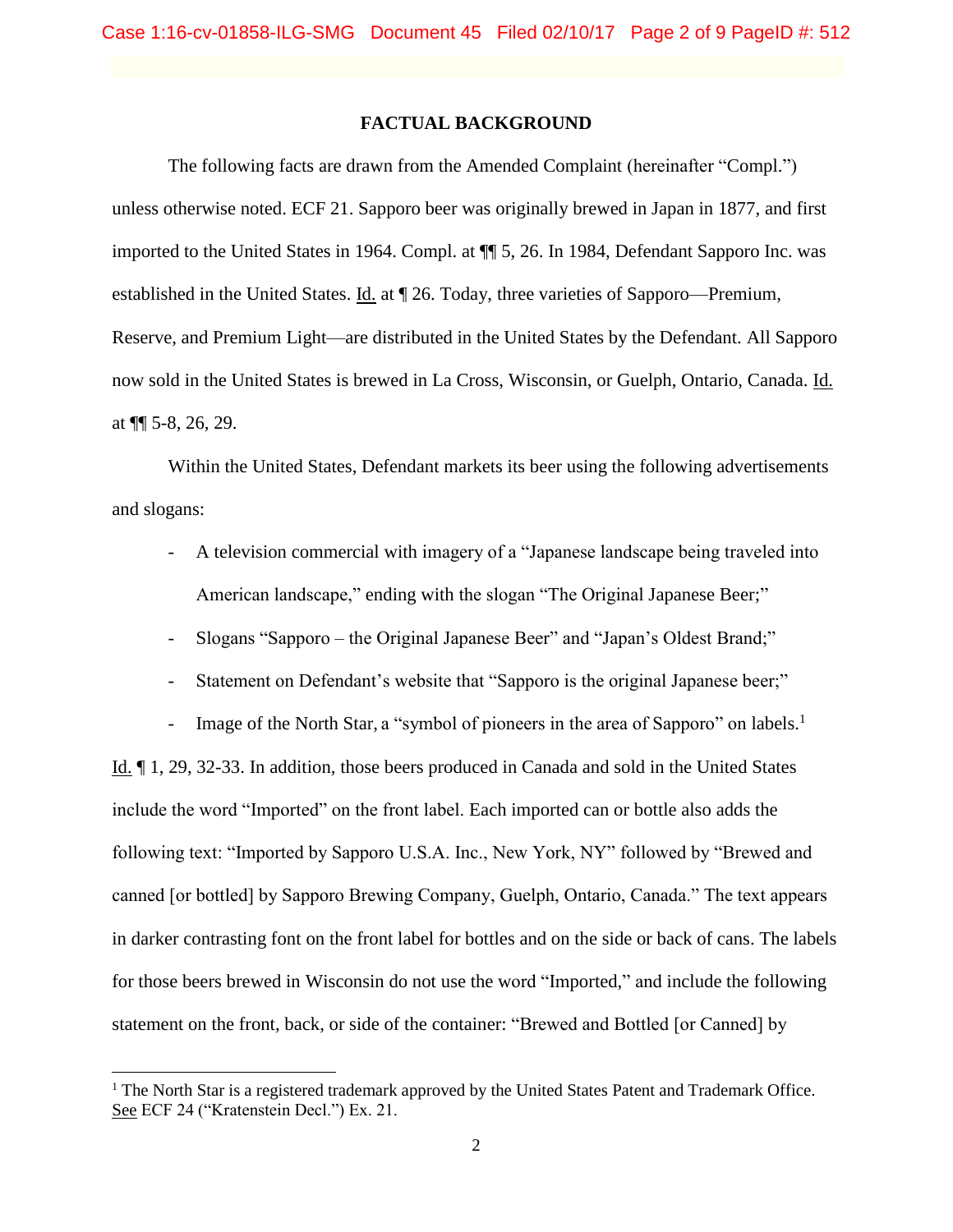Sapporo Brewing Company, La Cross, WI for Sapporo U.S.A., New York NY" in visible, contrasting print. See Compl. ¶ 29; Kratenstein Decl. Exs. 1-17.

Plaintiff alleges that independent stores and restaurants display Sapporo in the "imported beer section" and on "imported beer lists." Id. ¶ 39. The Amended Complaint excerpts several menus listing the beer as, for example, "Sapporo Japanese Rice Lager 5%," and "Sapporo (Japan)." Id. at ¶ 34. Additionally, Plaintiff submits a webpage for Surdyk's Liquor and Cheese Shop in Minneapolis, Minnesota selling six bottles of Sapporo for \$8.79, along with the text: "Sapporo Draft 6pk bottles from Japan." Id. at ¶ 35. Ms. Bowring purchased Sapporo from such stores and restaurants in New York on multiple occasions between June 2013 and November 2015. Id. at ¶ 39. Not divulged, however, are the quantities, varieties, sizes, or prices of the beer she purchased. She submits the beer she obtained was of a lesser value than the imported Japanese beer she believed she was purchasing. Id. After learning "the truth about Defendant's mislabeling of Sapporo Beer," Ms. Bowring stopped purchasing it. Id. In the future, she would continue purchasing Sapporo if the products were "accurately labeled." Id.

### **I. Facts outside the Complaint**

Defendant seeks the Court's notice of the following: (1) complete labels for each variety of Sapporo beer; (2) Certificates of Label Approval ("COLA") issued by the United States Alcohol and Tobacco Tax and Trade Bureau ("TTB") for each label; (3) TTB webpages describing the Bureau's responsibilities; (4) United States Patent and Trademark Office registrations of Sapporo's North Star trademark; and (5) Sapporo Inc.'s federal and state wholesaler and importer permits. See Kratenstein Decl. Exs.  $1 - 25$ . Rule  $201(b)(2)$  of the Federal Rules of Evidence provides that a court may take judicial notice of a fact "that is not subject to reasonable dispute because it . . . can be accurately and readily determined from sources whose accuracy cannot reasonably be questioned." A court must take judicial notice "if a party requests it and the court is supplied with the necessary information." Fed. R. Evid.

3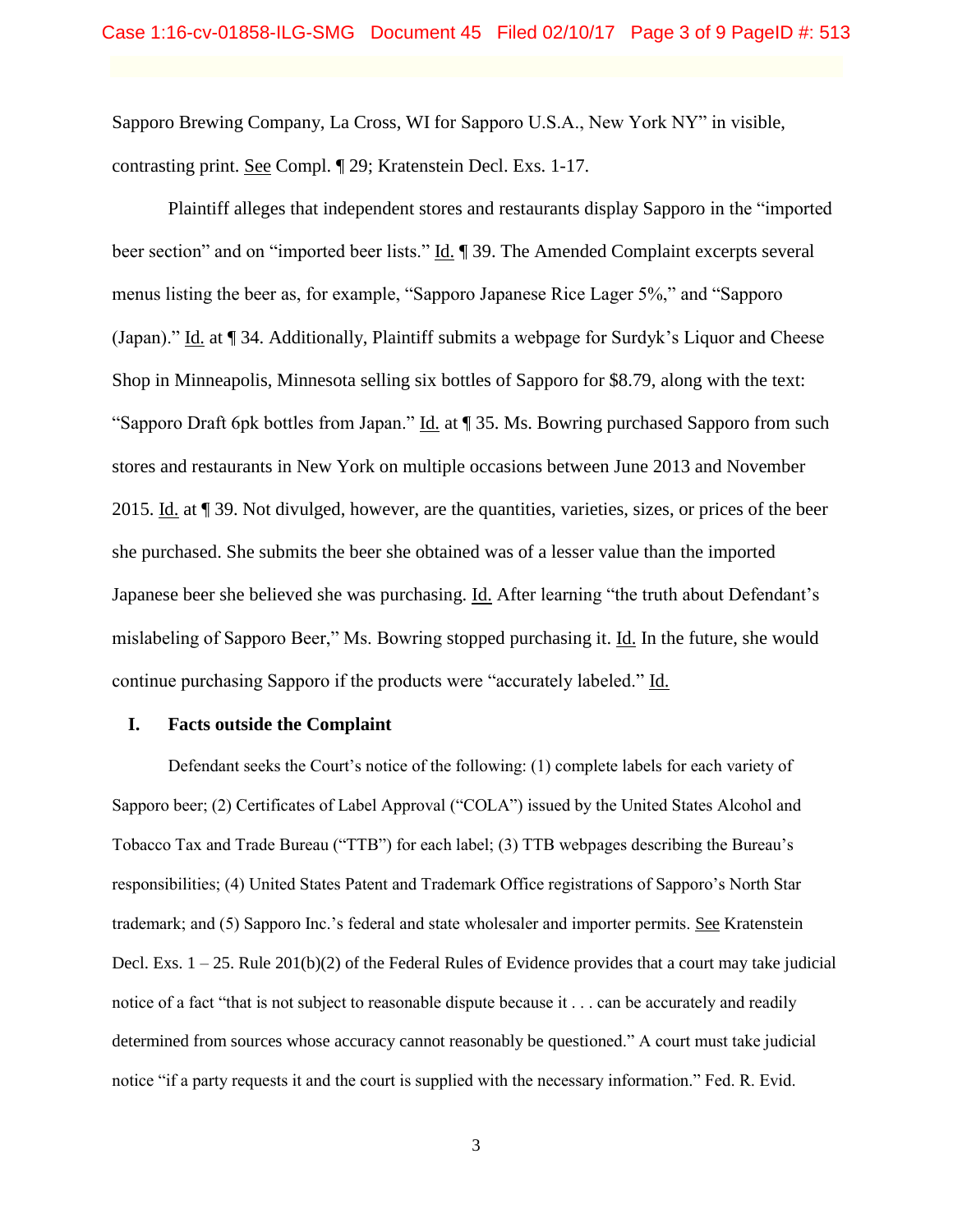201(c)(2). The documents are suitable for judicial notice, and the parties do not dispute their accuracy or authenticity. The Defendant's motion for judicial notice is therefore GRANTED.

### **LEGAL STANDARD**

A complaint must contain a "short and plain statement of the claim showing that the pleader is entitled to relief." Fed. R. Civ. P. 8(a)(2). To survive a motion to dismiss under Fed. R. Civ. P. 12(b)(6), a complaint must contain "sufficient factual matter, accepted as true" to state a claim to relief that is plausible on its face. Ashcroft v. Iqbal, 556 U.S. 662, 663 (2009). A claim has facial plausibility "when the plaintiff pleads factual content that allows the Court to draw the reasonable inference that the defendant is liable for the misconduct alleged." Id. at 678 (citation omitted). In deciding a motion to dismiss, a court accepts the non-moving party's factual allegations as true and draws all reasonable inferences in its favor. Ruotolo v. City of N.Y., 514 F.3d 184, 188 (2d Cir. 2008).

#### **DISCUSSION**

### **I. New York State Law Claims**

Plaintiff alleges violations of New York General Business Law §§ 349 and 350, which prohibit "deceptive acts or practices" and "false advertising" in the conduct of any business, trade, or commerce in New York. To assert a claim under either section, a plaintiff must establish that the defendant engaged in consumer oriented conduct that is materially misleading, and plaintiff was injured as a result of the deceptive act or practice. See Sitt v. Nature's Bounty, Inc., No. 15-CV-4199 (MKB), 2016 WL 5372794, at \*7 (E.D.N.Y. Sept. 26, 2016) (citation omitted). To prove conduct was materially misleading, a plaintiff must demonstrate that it would mislead "a reasonable consumer acting reasonably under the circumstances." Orlander v. Staples, Inc., 802 F.3d 289, 300 (2d Cir. 2015) (citation omitted). This reasonable consumer inquiry is factual and in most instances, not resolved at the motion to dismiss stage. However, a court may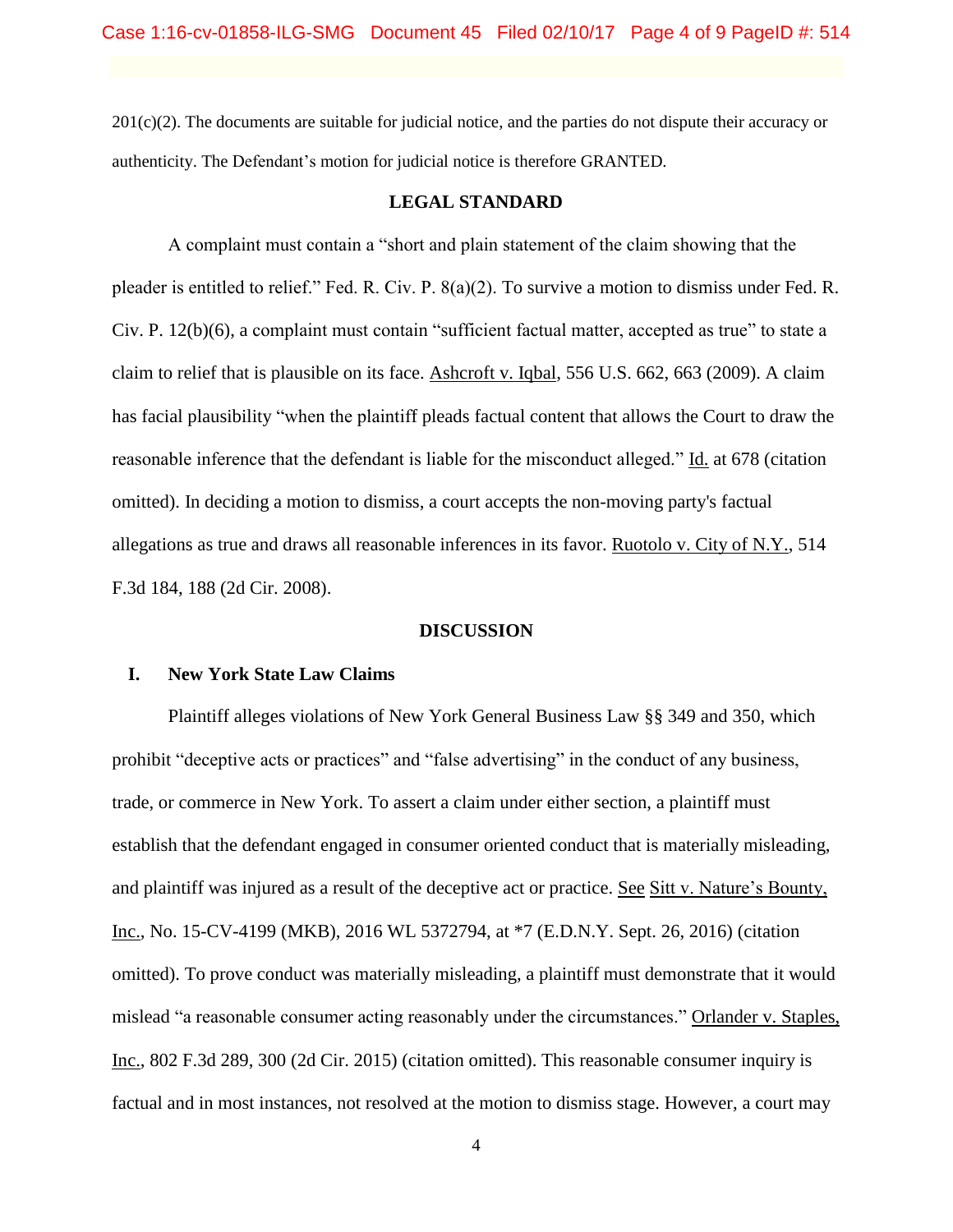determine as a matter of law that an allegedly deceptive practice would not have misled a reasonable consumer. See Fink v. Time Warner Cable, 714 F.3d 739, 741 (2d Cir. 2013) (citation omitted). In so doing, "[c]ourts view each allegedly misleading statement in light of its context . . . [t]he entire mosaic is viewed rather than each tile separately." Belfiore v. Procter & Gamble Co., 311 F.R.D. 29, 53 (E.D.N.Y.), reconsideration denied, 140 F. Supp. 3d 241 (E.D.N.Y. 2015) (internal quotation marks omitted) (citation omitted).

Clear disclaimers inform the inquiry into whether a reasonable consumer would be misled by the defendant's conduct. In evaluating the efficacy of such a disclaimer, courts consider factors such as the font size, placement, and emphasis. Delgado v. Ocwen Loan Servicing, LLC, No. 13-CV-4427 NGG RML, 2014 WL 4773991, at \*8 (E.D.N.Y. Sept. 24, 2014). Courts routinely conclude that the presence of a disclaimer, considered in context, precludes the finding that a reasonable consumer would be deceived by the defendant's conduct. See e.g. Fermin v. Pfizer Inc., No. 15 CV 2133 (SJ) (ST), 2016 WL 6208291, (E.D.N.Y. Oct. 18, 2016) (granting motion to dismiss a complaint alleging consumer deception by way of "excessive empty space" in Advil containers, where the label clearly displayed the number of pills and "[i]t defies logic to accept that a reasonable consumer would not rely upon the stated pill count"); Forschner Grp., Inc. v. Arrow Trading Co. Inc., 30 F.3d 348, 351-355 (2d Cir. 1994) (holding that use of the phrase "Swiss Army" to label knives manufactured in China did not violate false advertising provisions of the Lanham Act, as the phrase was not "geographically descriptive" where the knives were clearly labeled "Made in China"); Pernod Ricard USA, LLC v. Bacardi U.S.A., Inc., 653 F.3d 241, 252- 253 (3d Cir. 2011) (explaining that even if the phrase "Havana Club" on a bottle of rum could suggest the product's origin in Cuba, "those same words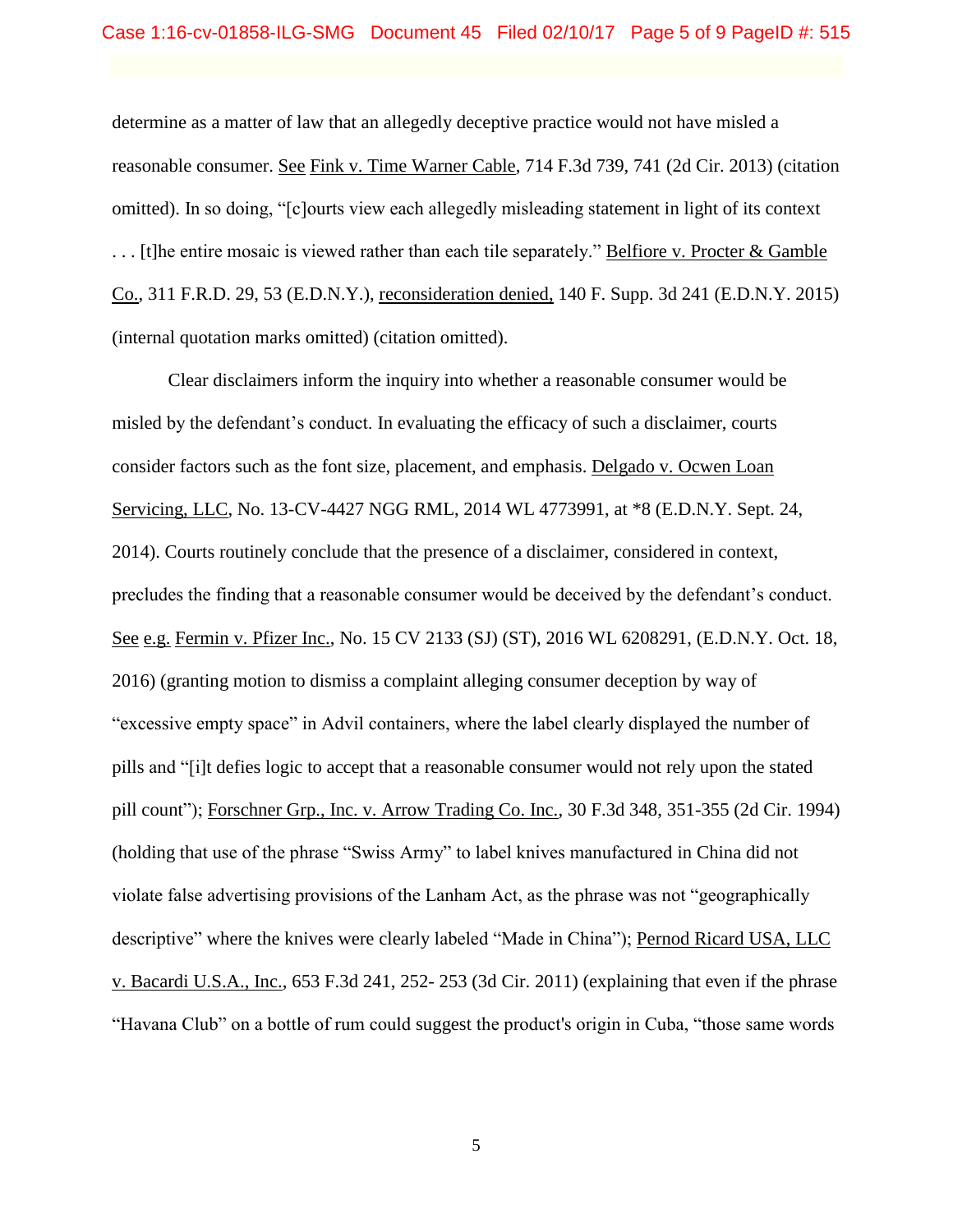cannot mislead a reasonable consumer" presented with an "accurate, unambiguous statement" on the label that the rum is "distilled and crafted in Puerto Rico").

A Southern District of California case is illustrative here. In Dumas v. Diageo PLC, plaintiffs alleged that defendant misled consumers to believe its Pennsylvania-brewed "Red Stripe" beer was brewed in Jamaica. Red Stripe beer was historically brewed in Jamaica, but had since moved production to Pennsylvania, where it continued to use a logo previously associated with the Jamaican brewery. Dumas v. Diageo PLC, No. 15CV1681 BTM (BLM), 2016 WL 1367511, at \*4 n. 4 (S.D. Cal. Apr. 6, 2016). Marketing for the beer included the slogans "Jamaican Style Lager" and "The Taste of Jamaica," with the statement "For over 80 years…Red Stripe has embodied the spirit, rhythm, and pulse of Jamaica and its people." In small, contrasting white print at the label's edge, the bottles disclosed "Brewed & bottled by Red Stripe Beer Company Latrobe, PA." Id. at \*3. The court considered the labels and marketing in conjunction with the disclosure statement, and concluded that "a reasonable customer would not be misled" regarding the beer's origin in Pennsylvania. Dumas, 2016 WL 1367511, at \*3, 5.

Based in part on these precedents, Defendant argues the Amended Complaint should be dismissed because Plaintiff has not established its conduct would mislead a reasonable consumer. In support of its argument, Defendant submits the following: Sapporo accurately and clearly discloses the product origin in either Wisconsin, USA or Ontario, Canada on its labels; those products labeled "Imported" are in fact imported from Canada; use of alleged Japanese imagery and the trademarked North Star symbol are not misrepresentations, but a tribute to the history and heritage of the company; and Sapporo labels do not include the word "Japan." ECF 23 at pp. 11-20. Plaintiff does not dispute that the beer's origin is disclosed on each can or bottle of Sapporo, although she takes issue with its appearance in "very small font." ECF 38 at p. 5.

6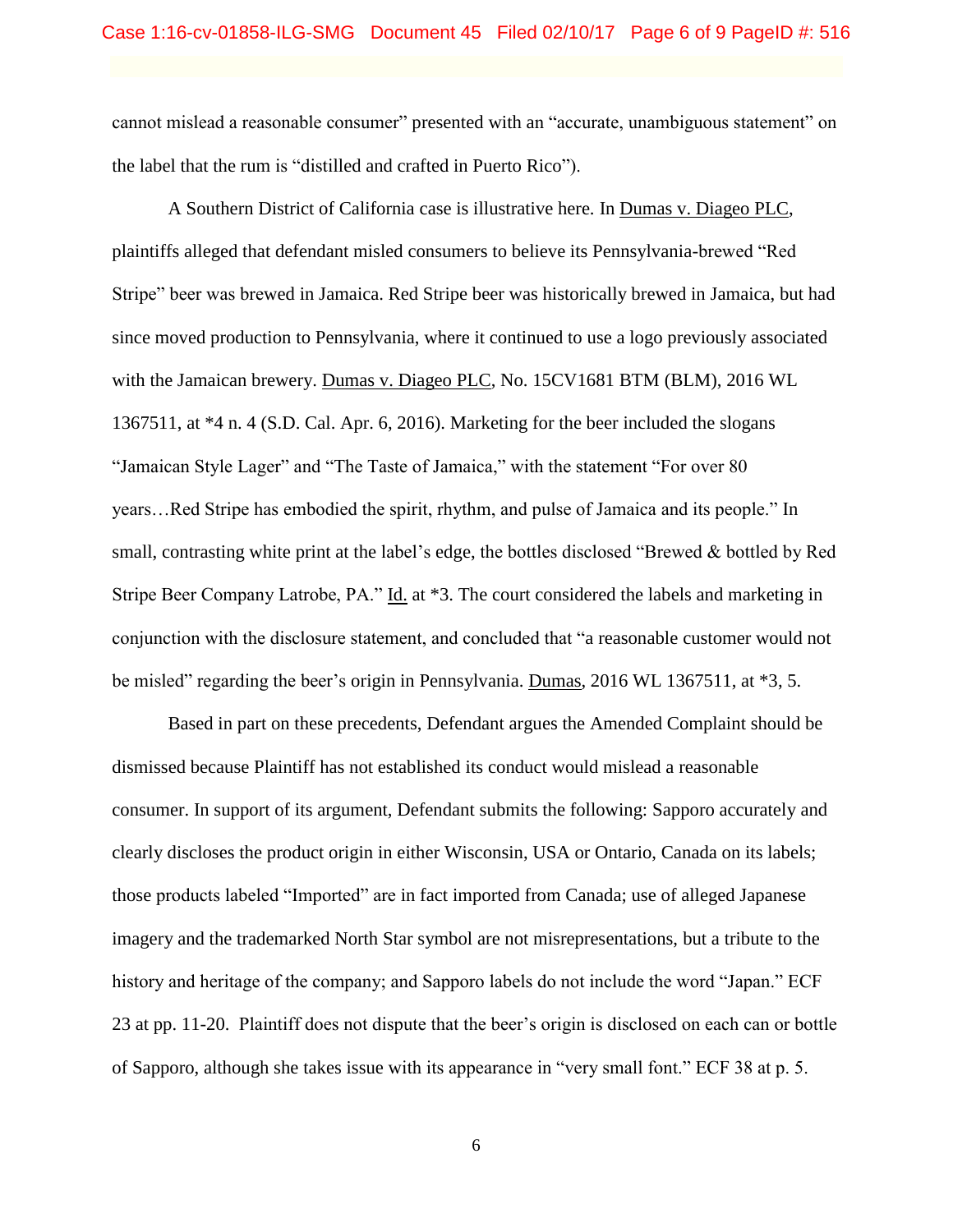Plaintiff, relies on Ackerman v. Coca-Cola Co., No. 09 CV 395 DLI RML, 2013 WL 7044866, at \*4 (E.D.N.Y. July 18, 2013) to dispute the premise that disclosure statements on the backs or sides of labels "can disclaim misrepresentations on the front." ECF 38 at p. 2. In Ackerman, plaintiffs challenged Coca-Cola's "vitaminwater" product, alleging it misled consumers to believe the beverage was comprised of vitamins and water, obscuring its significant sugar content. Defendant moved to dismiss on the basis that the sugar content was disclosed on the nutrition label. The court evaluated the nutrition label in the context of the defendant's conduct, including slogans such as "vitamins + water = what's in your hand," as well of the name of the product itself. Id. at \*15. The court concluded that the sugar content disclosure on the nutrition label "[did] not eliminate the possibility that reasonable consumers may be misled" regarding its contents. Id. at \*16.

In the present case, Sapporo discloses its product origin in a standalone statement, unlike the line listing the sugar content on the vitaminwater nutrition label. Unlike the slogan "vitamins + water = what's in your hand," Sapporo's use of the term "Imported" is a truthful statement, and qualified by the visible disclosure statement specifying the beer's origin in Canada. Sapporo's marketing and slogans allude to the company's actual Japanese heritage and are clearly qualified by the disclaimer.<sup>2</sup>

Considering each allegedly misleading statement and Sapporo's marketing as a whole, the Court concludes that the Defendant's conduct would not mislead a reasonable consumer. The use of a trademarked star symbol and allusion to the company's historic roots in Japan are

 $\overline{\phantom{a}}$ 

<sup>2</sup> Plaintiff's argument based on Marty v. Anheuser-Busch Companies, LLC, 43 F. Supp. 3d 1333 (S.D. Fla. 2014) is similarly distinguishable, and is not binding on this Court. See Marty at 1341-1342 (denying motion to dismiss consumer protection claim where Beck's beer, originating from Germany but later produced in Missouri, used slogans including "Brewed under the Germany Purity Law of 1516" coupled with a vague disclaimer in white font on a silver background making it physically "difficult to read").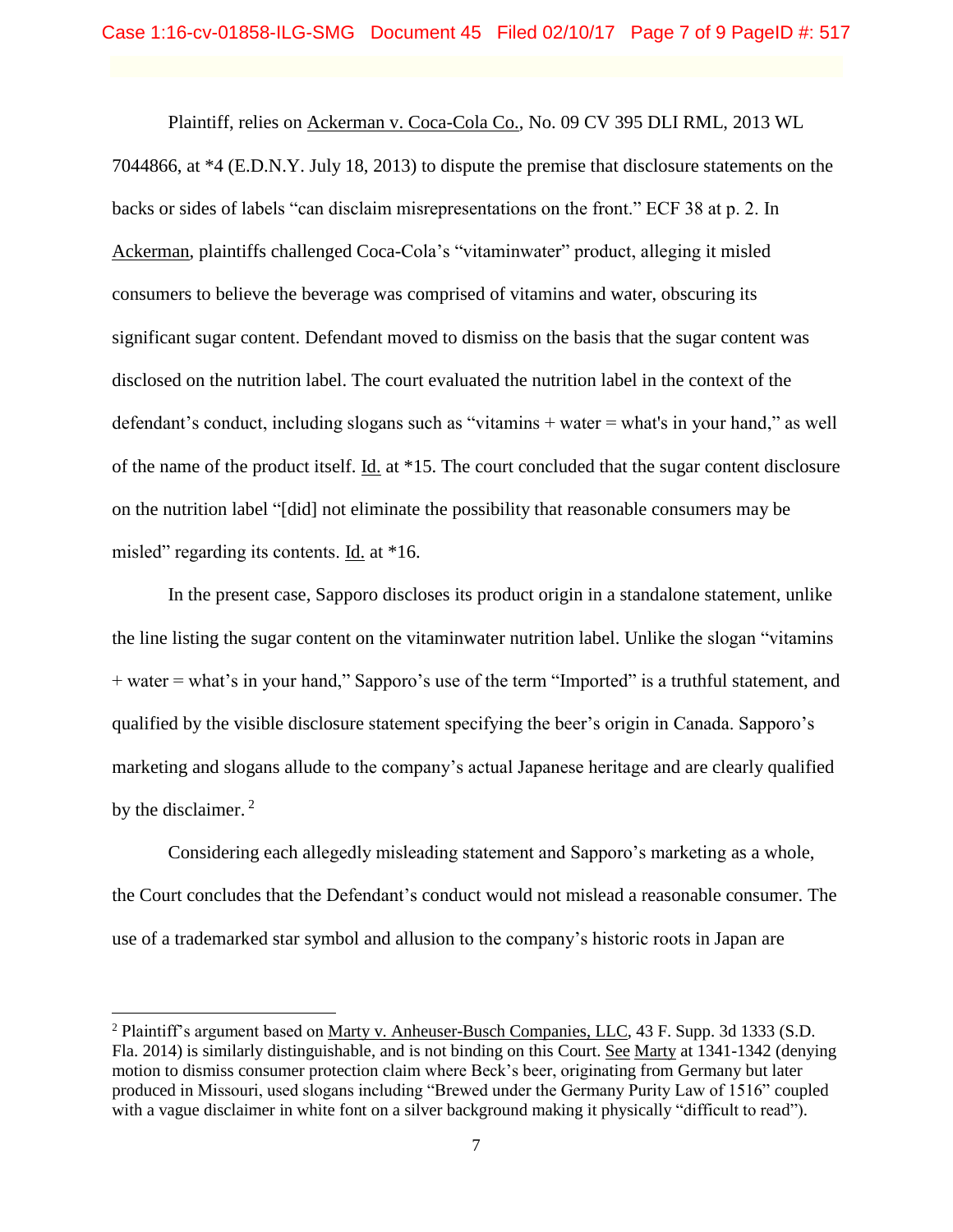eclipsed by the accurate disclosure statement. Unlike the cases cited by Plaintiff, the disclosure statement on Sapporo appears in contrasting, visible font, and states in clear language where the product is produced. Because the Court finds that the Defendant's conduct would not mislead a reasonable consumer, the Court grant's Defendant's motion to dismiss Plaintiff's claims brought under N.Y. G.B.L. §§ 349 and 350.<sup>3</sup>

## **II. Common Law Claims**

 $\overline{a}$ 

Plaintiff's claims for fraud, negligent misrepresentation, and unjust enrichment similarly arise from the Defendant's alleged misrepresentations of the origins of its product. These claims are subject to Fed. R. Civ. P. 9(b)'s particularity pleading requirement.

## **a. Fraud, Negligent Misrepresentation**

To state a claim for fraud under New York law, a plaintiff must allege "(1) a material misrepresentation or omission of fact; (2) which the defendant knew to be false . . ." Fin. Guar. Ins. Co. v. Putnam Advisory Co., LLC, 783 F.3d 395, 402 (2d Cir. 2015). Similarly, to allege a negligent misrepresentation claim, a complaint must establish that "(1) the defendant had a duty, as a result of a special relationship, to give correct information; (2) the defendant made a false representation that he or she should have known was incorrect . . ." Hydro Inv'rs, Inc. v. Trafalgar Power Inc., 227 F.3d 8, 20 (2d Cir. 2000). As the Court concluded above, Defendant's conduct did not misrepresent the product origin, as required for liability in both the fraud and negligent misrepresentation claims here. Further, Plaintiff has not alleged facts, taken as true, that suggest the Defendant influenced third party retailers' representations of its product as Japanese, and in doing so "intended the misrepresentation to be conveyed to [the plaintiff]."

<sup>&</sup>lt;sup>3</sup> The Court dismisses the Complaint on grounds that the Defendant has not engaged in actionable misrepresentation. This opinion need not address Defendant's additional arguments regarding the safe harbor provisions of the N.Y. G.B.L., and the Plaintiff's standing to seek injunctive relief.